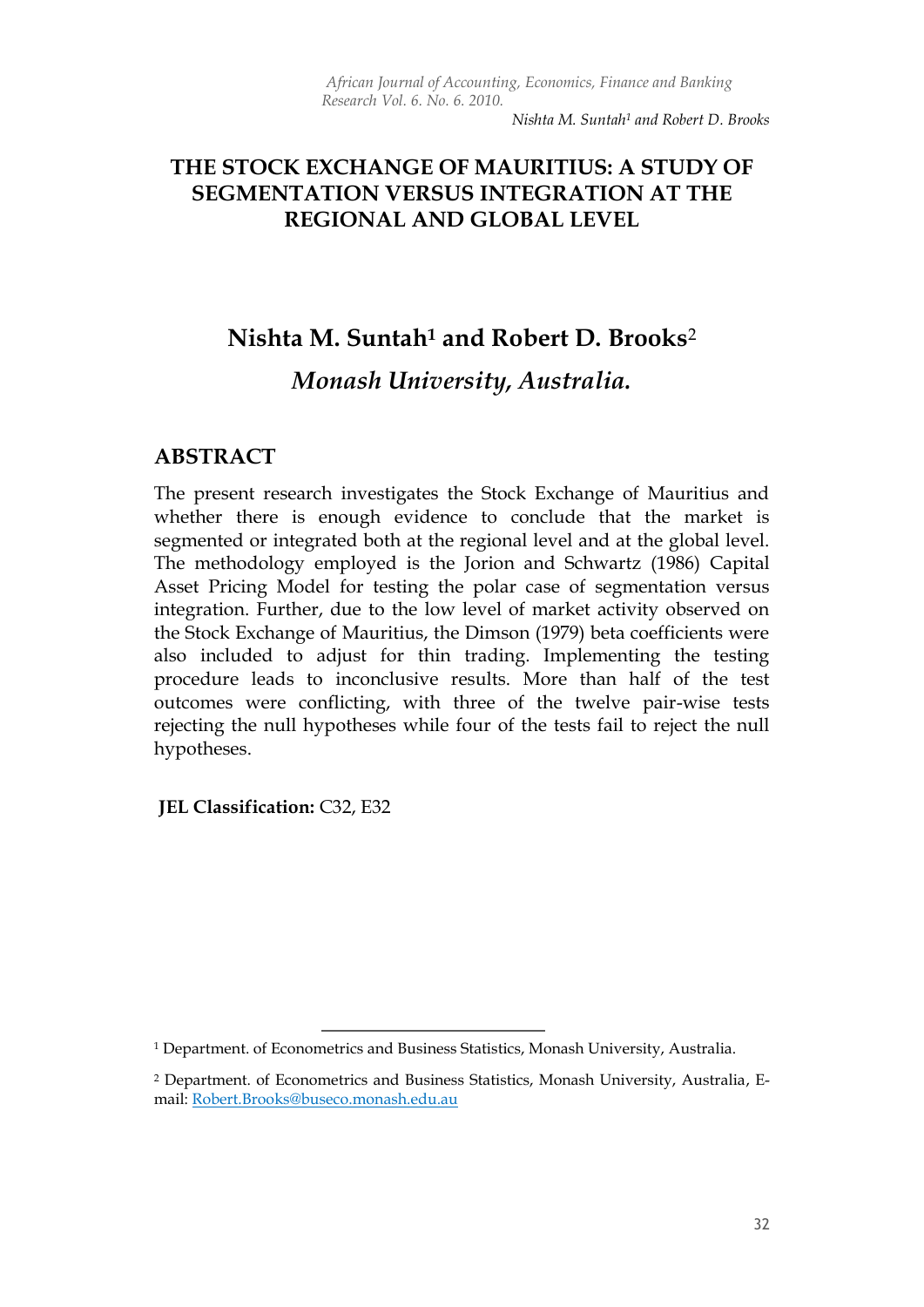*Nishta M. Suntah<sup>1</sup> and Robert D. Brooks*

## **I. INTRODUCTION**

This paper examines whether the stocks listed on the Stock Exchange of Mauritius (SEM) are integrated with the world markets via an analysis of whether their pricing is affected by domestic factors or by regional and/or global factors. The empirical framework employed will follow the work of the Jorion and Schwartz (1986) Capital Asset Pricing Model (CAPM) and test for the polar case of segmentation versus integration. While the integration of the SEM has not been tested formally in an asset pricing framework, previous studies have explored the inter-relationships of the Mauritian economy with other economies (Bundoo (2000), Agathee (2008) and Bundoo (2008)) or various aspects of the SEM (Magnusson and Wydick (2002), Bundoo (2007), Bundoo (2008), Nowbutsing and Naregadu (2009)). We extend this literature to a formal asset pricing model.

The results of the present empirical work reveal conflicting results making it hard to determine with certainty whether the SEM is regionally and/or globally segmented or integrated. In the case of the "Sector" portfolios all four pair-wise tests failed to reject the null hypothesis; while both of the regional pair-wise test on the "Market capitalization" portfolios reject the null hypothesis.

Section II proceeds with a review of the previous studies relevant in the understanding of the methodology; while Section III details the empirical data, construction of the portfolios and the testing methodology employed, which is the CAPM model following Jorion and Schwartz (1986). Section IV presents the empirical results of the tests carried out; and finally Section V concludes and summarizes the key findings.

## **II. LITERATURE REVIEW**

The origin of the CAPM model for testing financial market integration versus segmentation stems from Jordon and Schwartz (1986). Motivated by the inability of Stehle (1977) to reject neither the integration nor segmentation hypothesis, Jorion and Schwartz investigated the same hypotheses employing a different estimation approach. In their paper, Jorion and Schwartz (1986) directed their paper towards analyzing the polar case of integration versus segmentation for the Canadian equity market vis-à-vis a global North American market focusing on the barriers placed on asset pricing. The empirical result of the paper was that the Canadian stock market is segmented from the North American market for both the domestic and interlisted firms. The evolution and application of the CAPM model are very important in the literature and is now remarkably very broad. Asset pricing based tests of integration have been applied to a range of countries including the US-Canada pair (Jorion and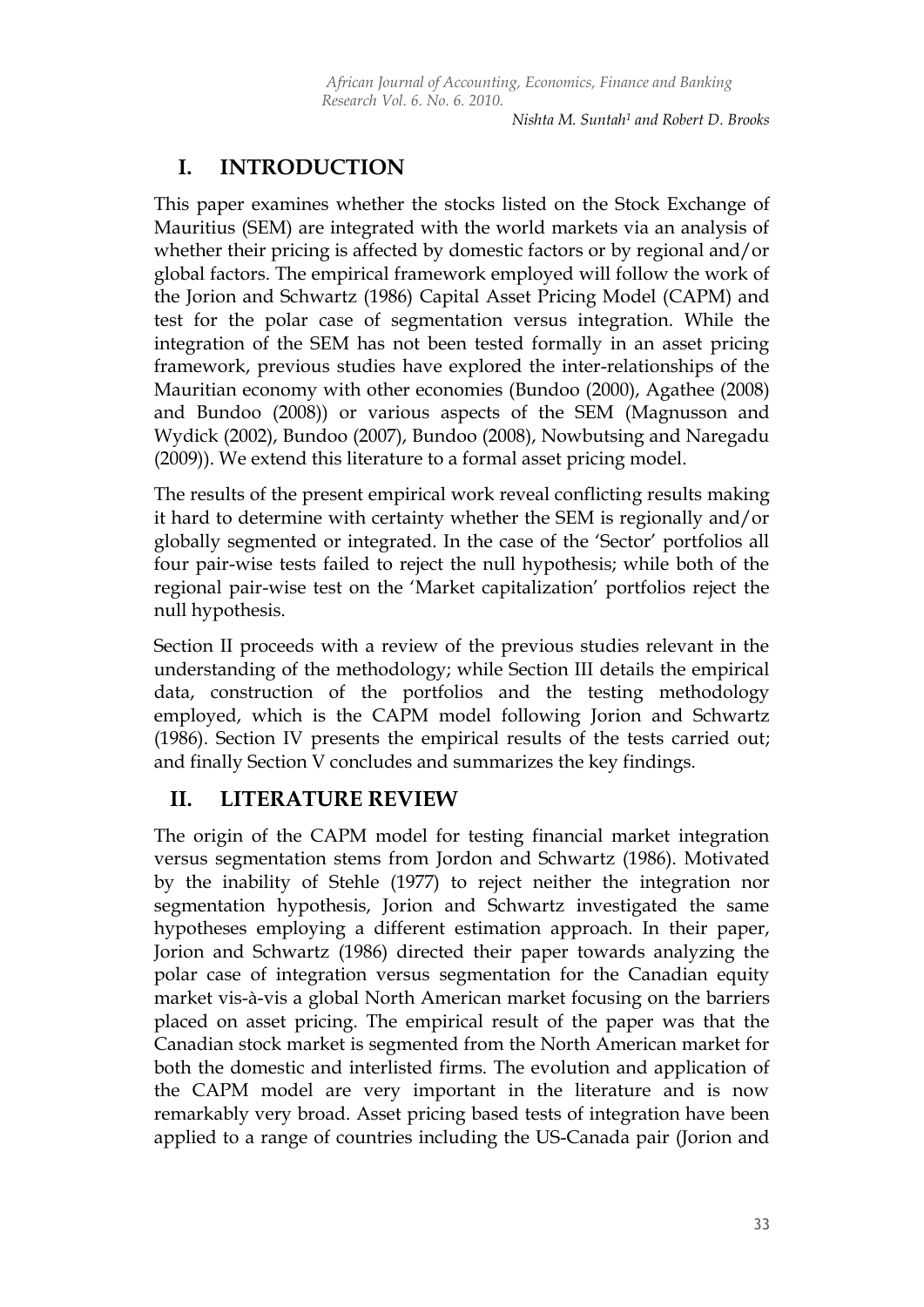*Nishta M. Suntah<sup>1</sup> and Robert D. Brooks*

Schwartz (1986) and Mittoo (1992)), Australia-US pair (Ragunathan, Faff and Brooks (1998) and Ragunathan, Faff and Brooks (2000)) and the China-US pair (Wang and Di Iorio, 2005).

#### **III. DATA AND METHODOLOGY**

The required data for the stock prices and indices were collected from the DataStream database and included weekly stock prices for forty one companies and the Standard & Poor"s national index for the Stock Exchange of Mauritius, Johannesburg Stock Exchange and the S&P 500 for the United States. For consistency with previous research, only the companies that had observations for the whole period considered were sampled which left thirty-six companies in total with weekly observations running from April  $4<sup>th</sup>$ , 2000 to March 20<sup>th</sup>, 2009. Similarly, the indices run for the same sample period with the S&P Index for Mauritius, the S&P Index for Johannesburg and the S&P 500 proxying as the domestic, regional and global benchmarks respectively. The data was constrained to weekly observations due to the risk free rate that could only be downloaded from the Bank of Mauritius website<sup>3</sup> in the weekly format for the sample period under review.

In analyzing the plausibility of the integration or segmentation of the SEM, the stocks were considered individually and by grouping them into portfolios. The first set of portfolios was formed by grouping the stocks according to their market capitalization sorted in descending order which resulted in ten portfolios. For the second set of portfolios, the stocks were grouped according to their respective sectors which resulted in seven portfolios.

The methodology employed in this research is the CAPM framework following the work of Jorion and Schwartz (1986) and is outlined below in detail to aid in the understanding of the testing procedure.

The purely international CAPM model implies

 $\overline{a}$ 

$$
E(\widetilde{r}_i) = \gamma_0 + \gamma_1 \beta_i^G \tag{1}
$$

whereby, all the returns are expressed as excess returns over a designated risk-free rate. Therefore,  $\vec{r}_i = \vec{r}_i^* - r_f$  meaning the excess return on asset *i*, which is the difference between the nominal return on asset *i*  $(\tilde{r}_i^*)$  and the risk-free rate $(r_f)$ . It is important to note here that (1) confines

*<sup>3</sup> Bank of Mauritius, 2009*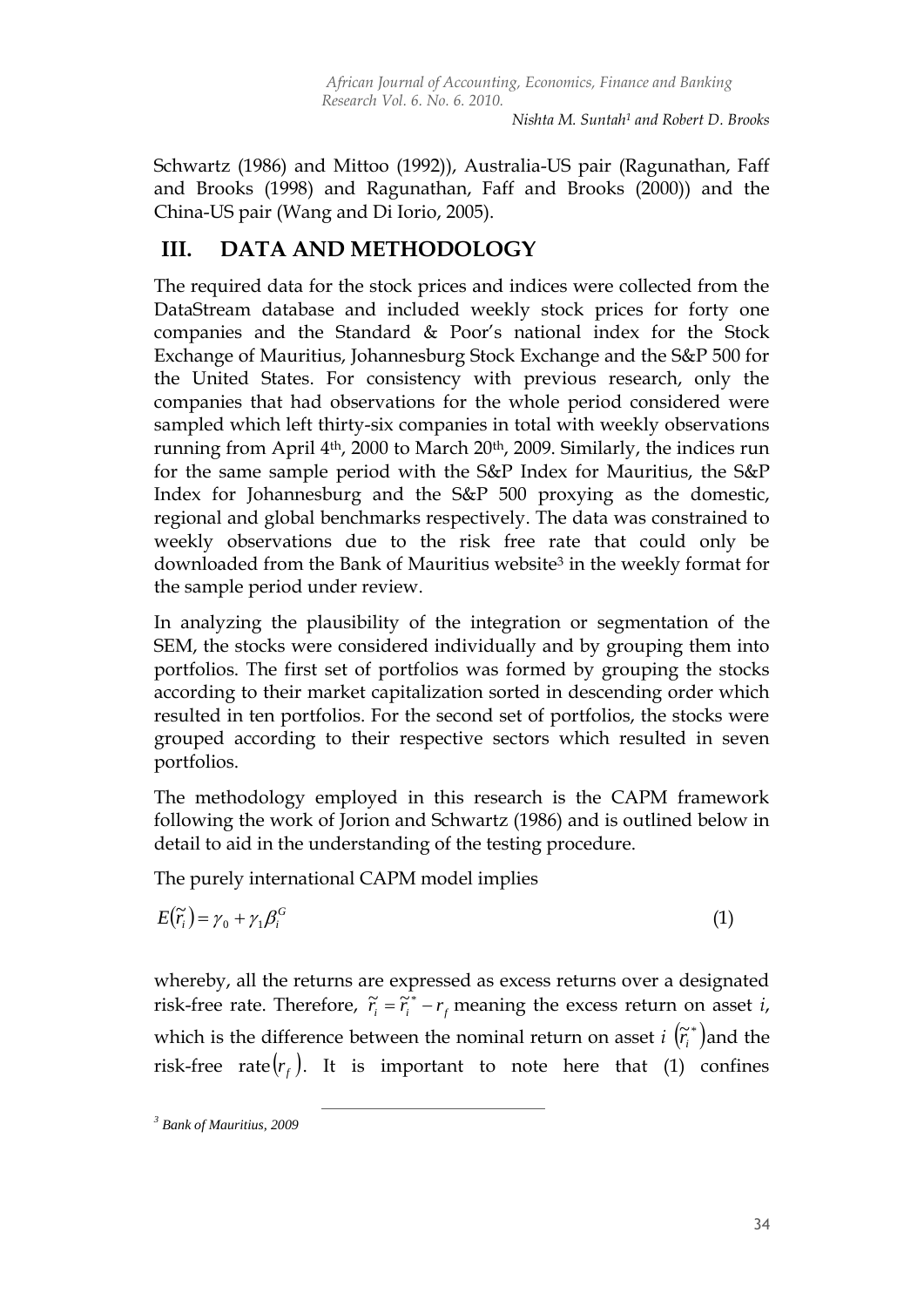$\gamma_1 = E(\tilde{r}_G) - \gamma_0$  and that a 'zero  $\gamma_0$  implies a version of the Sharpe-Lintner model; while a non-zero  $\gamma_0$  implies a version of the Black model' (Jorion and Schwartz, 1986). Therefore the return on portfolio *i* is governed by the following equation with respect to the testing of integration:

$$
\widetilde{r}_{ii} = E(\widetilde{r}_{i}) + \beta_{i}^{D} (\widetilde{r}_{Di} - E(\widetilde{r}_{Di})) + \beta_{i}^{G} V_{Gi} + \widetilde{\varepsilon}_{ii}
$$
\n(2)

Due to the possible existence of correlation and collinearity between the two markets, as pointed by Stehle (1977), it is not safe to carry out neither a univariate regression of return on only the systematic risk  $\beta_i^G$  nor even a multiple regression of the two factors. What was suggested is that the component of the domestic index which is independent from the global index to be isolated through the following projection:

$$
\widetilde{r}_D = c_0 + c_1 \widetilde{r}_G + \widetilde{V}_{D,G}
$$
\n<sup>(3)</sup>

This then produces the residual estimate  $\widetilde{V}_{D,G}$  implying that part of the international return which is orthogonal to the return of domestic benchmark. This leads to the two-factor model for testing for integration:

$$
E(\widetilde{r}_i) = \gamma_0 + \gamma_D \beta_i^D + \gamma_G \beta_i^G \tag{4}
$$

Substituting (4) into (2) gives the model for testing the joint hypothesis of integration and efficiency of the global market:

$$
\widetilde{r}_{i} = \gamma_0 \left( 1 - \beta_i^D \right) + \gamma_G \beta_i^G + \beta_i^D \widetilde{r}_{Dt} + \beta_i^G \widetilde{V}_{Gt} + \widetilde{\varepsilon}_{i t}
$$
\n
$$
\tag{5}
$$

 $_1 = E(F_0) - r_S$  and that a "zero  $r_S$  implies a version of the Sharpe-Lintnen<br>odel: while a non-zero  $r_S$  implies a version of the Sharpe-Lintnen<br>odel: while a non-zero  $r_S$  implies a version of the Sharpe-Linthen<br>od Schwar From equation (5), the hypotheses to test jointly for integration and efficiency of the global market may be formulated to represent the null hypothesis of  $\gamma_G = 0$  against the alternative hypothesis of  $\gamma_G \neq 0$ . Under the null hypothesis the model entails that the portfolio stocks are not priced according to the purely international risk factor thus implying that the portfolio is segmented. Conversely, rejecting the null hypothesis would mean that the international risk factor is useful in pricing domestic stocks.

Further, (5) is the basis of the CAPM model in testing the polar case of integration. To test for the polar case of segmentation, the same steps as above are undertaken but however switching between the domestic and the global benchmarks. This thus results in the following set of equations: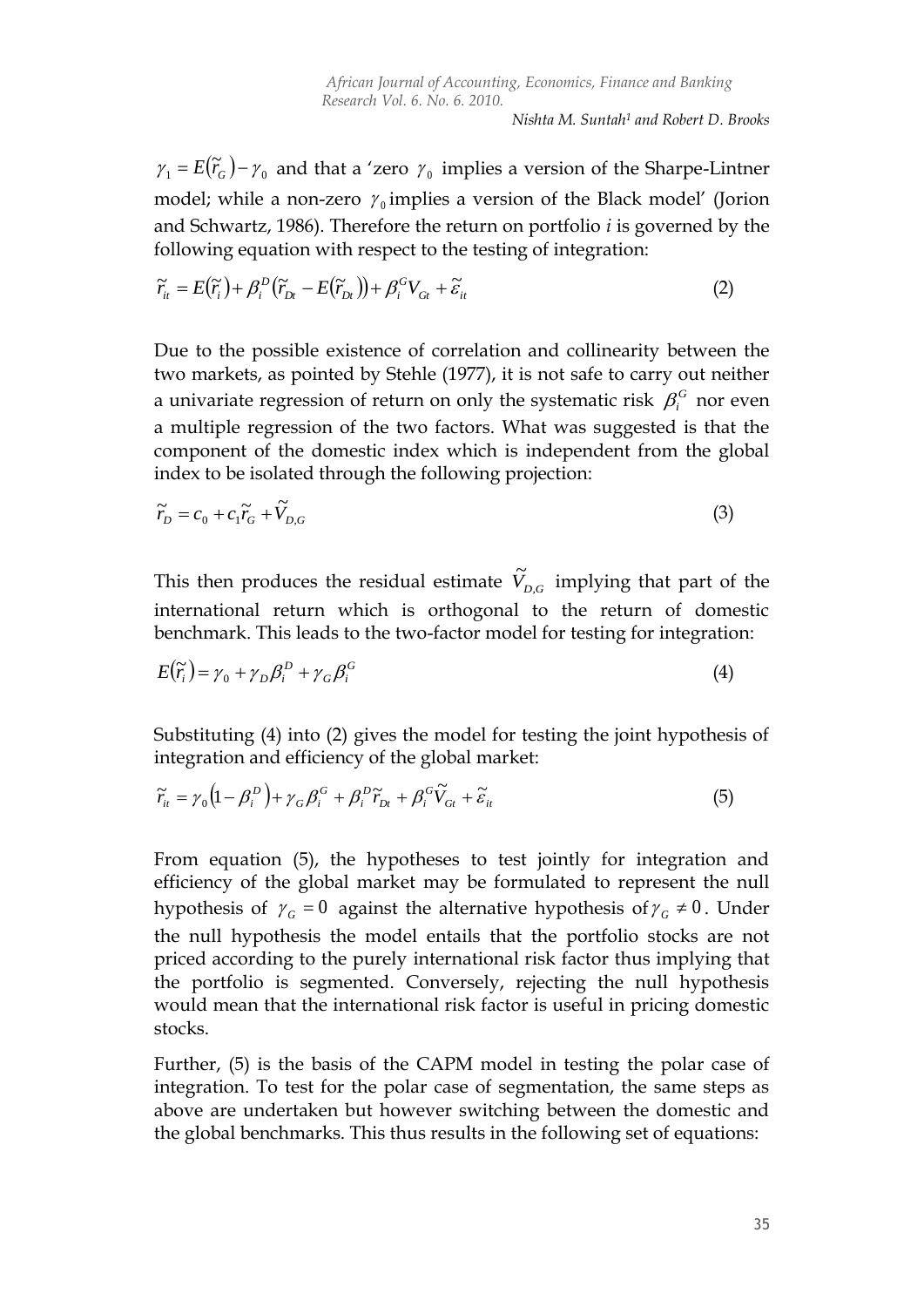*Nishta M. Suntah<sup>1</sup> and Robert D. Brooks*

$$
\widetilde{r}_{it} = E(\widetilde{r}_{i}) + \beta_{i}^{G} (\widetilde{r}_{Gt} - E(\widetilde{r}_{Gt})) + \beta_{i}^{D} V_{Dt} + \widetilde{\varepsilon}_{it}
$$
\n(2a)

$$
\widetilde{r}_G = c_0 + c_1 \widetilde{r}_D + \widetilde{V}_{G,D} \tag{3a}
$$

$$
E(\widetilde{r}_i) = \gamma_0 + \gamma_D \beta_i^D + \gamma_G \beta_i^G \tag{4a}
$$

$$
\widetilde{r}_{ii} = \gamma_0 \left( 1 - \beta_i^G \right) + \gamma_D \beta_i^D + \beta_i^G \widetilde{r}_{Gi} + \beta_i^D \widetilde{V}_{Di} + \widetilde{\varepsilon}_{ii}
$$
\n(5a)

( $\overline{z}_i$ ) +  $\beta_i^0$   $\overline{U}_{ia} = E(\overline{t}_{ia}) + \beta_i^0 V_{ia} + \overline{v}_a$  (2a)<br>  $+ c_1 \overline{r}_b + \overline{v}_{a,b}$  (3a)<br>  $+ c_1 \overline{r}_b + \overline{v}_{a,b}$  (3a)<br>  $\left(1 - \beta_i^0 + \gamma_D \beta_i^0 + \gamma_C \beta_i^0\right)$  (4a)<br>  $\left(1 - \beta_i^0 + \gamma_D \beta_i^0 + \beta_C^0 \overline{r}_b^0 + \beta_i^0 \overline{r}_b^0 + \beta_i$ In this particular case, the test of segmentation would suggest that the null hypothesis is  $\gamma_p = 0$  against the alternative hypothesis that it is not. Under the null hypotheses, the domestic stocks are believed to be priced according to solely international factors, thus implying that the domestic portfolios are integrated. On the other hand, if the null hypothesis is rejected, it may be concluded that the domestic risk factor is useful in pricing domestic stocks.

Equations (5) and (5a) gives the two testing models for the polar case of integration against segmentation at the global level. These same equations may be altered to cater for the polar test of integration versus segmentation at the regional level. This is done by substituting the international benchmark with a regional benchmark. The altered equations are thus:

$$
\widetilde{r}_{it} = \gamma_0 \left( 1 - \beta_i^D \right) + \gamma_R \beta_i^R + \beta_i^D \widetilde{r}_{Dt} + \beta_i^R \widetilde{V}_{Rt} + \widetilde{\varepsilon}_{it}
$$
\n(5b)

$$
\widetilde{r}_{it} = \gamma_0 \left( 1 - \beta_i^R \right) + \gamma_D \beta_i^D + \beta_i^R \widetilde{r}_{Rt} + \beta_i^D \widetilde{V}_{Dt} + \widetilde{\varepsilon}_{it}
$$
\n(5c)

In order to correct for thin trading of the Mauritian stock market, the Dimson (1979) beta is used to modify the Jorion and Schwartz (1986) model. This revision of the model was done by including Dimson (1979) betas in each of the regression (5), (5a), and (5b) and (5c) a multiple regression of the market index. In the present case, this multiple regression will include one lag and one lead Dimson (1979) beta coefficients. The altered equations which now consider the thin trading adjustments are given in (6), (6a), (6b) and (6c) respectively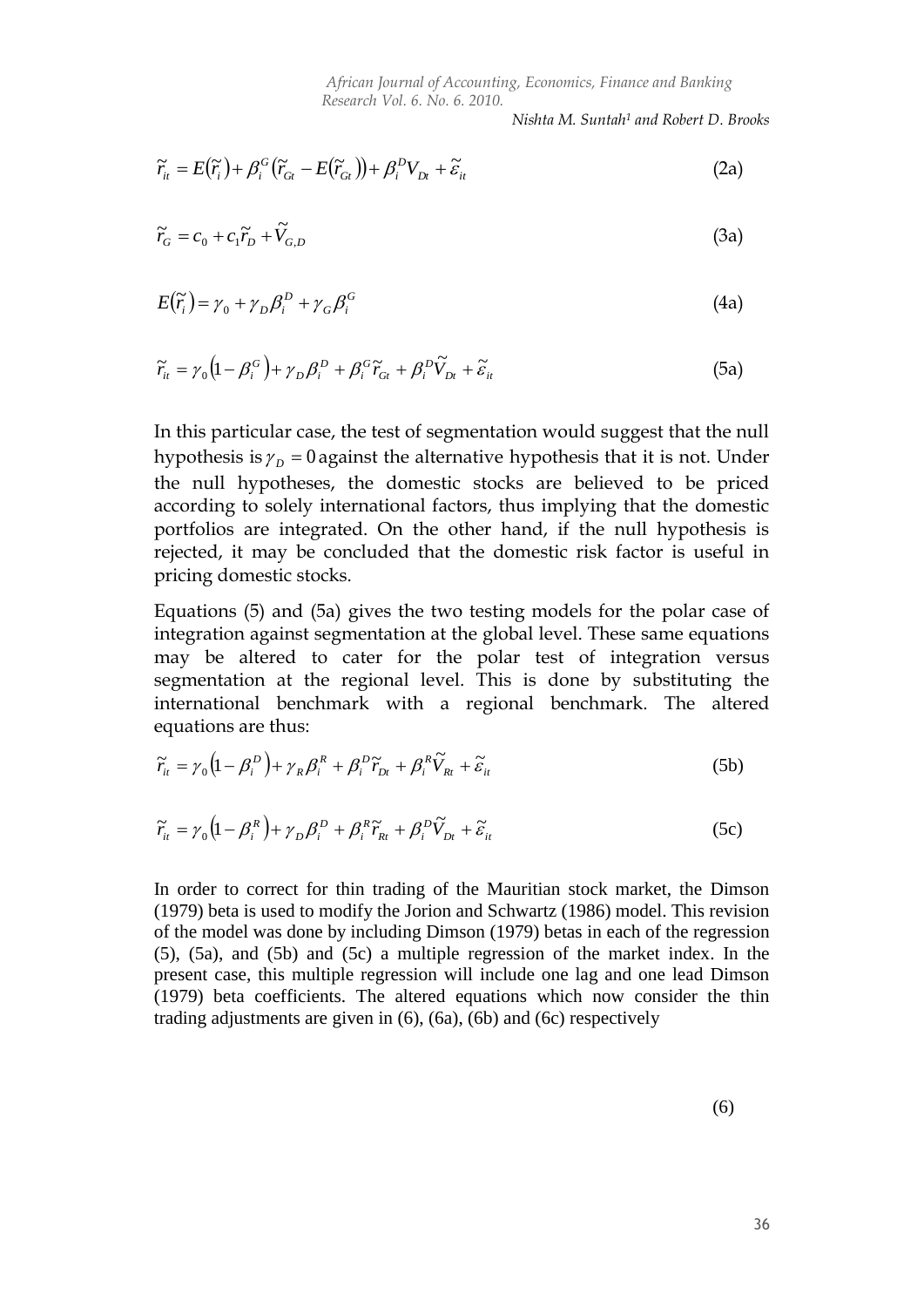$$
\widetilde{R}_{it} = \gamma_0 \left( 1 - \sum_{k=-1}^{+1} \beta_k^D \right) + \frac{African\,JvraI_1 of \,Accounting, \,E_{\text{f}} conomics, \,Finance \,and \,Banking}{\beta_k^C \sum_{k=-1}^{+1} \beta_k^C \sum_{k=-1}^{+1} \beta_k^C \widetilde{R}_{ik}^2} \widetilde{R}_{i,k}^2 + \sum_{N \geq 1}^{+1} \beta_k^C \widetilde{V}_{j,k} + \widetilde{\varepsilon}_{j,k} + \widetilde{\varepsilon}_{j,k} + \widetilde{\varepsilon}_{j,k} + \widetilde{\varepsilon}_{j,k} + \widetilde{\varepsilon}_{j,k} + \widetilde{\varepsilon}_{j,k} + \widetilde{\varepsilon}_{j,k} + \widetilde{\varepsilon}_{j,k} + \widetilde{\varepsilon}_{j,k} + \widetilde{\varepsilon}_{j,k} + \widetilde{\varepsilon}_{j,k} + \widetilde{\varepsilon}_{j,k} + \widetilde{\varepsilon}_{j,k} + \widetilde{\varepsilon}_{j,k} + \widetilde{\varepsilon}_{j,k} + \widetilde{\varepsilon}_{j,k} + \widetilde{\varepsilon}_{j,k} + \widetilde{\varepsilon}_{j,k} + \widetilde{\varepsilon}_{j,k} + \widetilde{\varepsilon}_{j,k} + \widetilde{\varepsilon}_{j,k} + \widetilde{\varepsilon}_{j,k} + \widetilde{\varepsilon}_{j,k} + \widetilde{\varepsilon}_{j,k} + \widetilde{\varepsilon}_{j,k} + \widetilde{\varepsilon}_{j,k} + \widetilde{\varepsilon}_{j,k} + \widetilde{\varepsilon}_{j,k} + \widetilde{\varepsilon}_{j,k} + \widetilde{\varepsilon}_{j,k} + \widetilde{\varepsilon}_{j,k} + \widetilde{\varepsilon}_{j,k} + \widetilde{\varepsilon}_{j,k} + \widetilde{\varepsilon}_{j,k} + \widetilde{\varepsilon}_{j,k} + \widetilde{\varepsilon}_{j,k} + \widetilde{\varepsilon}_{j,k} + \widetilde{\varepsilon}_{j,k} + \widetilde{\varepsilon}_{j,k} + \widetilde{\varepsilon}_{j,k} + \widetilde{\varepsilon}_{j,k} + \widetilde{\varepsilon}_{j,k} + \widetilde{\varepsilon}_{j,k} + \widetilde{\varepsilon}_{j,k} + \widetilde{\varepsilon}_{j,k
$$

$$
\widetilde{R}_{it} = \gamma_0 \left( 1 - \sum_{k=-1}^{+1} \beta_{ik}^G \right) + \gamma_D \sum_{k=-1}^{+1} \beta_{ik}^D + \sum_{k=-1}^{+1} \beta_{ik}^G \widetilde{R}_{G,t+k} + \sum_{k=-1}^{+1} \beta_{ik}^D \widetilde{V}_{D,t+k} + \widetilde{\varepsilon}_{it}
$$
(6a)

$$
\widetilde{R}_{it} = \gamma_0 \left( 1 - \sum_{k=1}^{+1} \beta_{ik}^D \right) + \gamma_R \sum_{k=-1}^{+1} \beta_{ik}^R + \sum_{k=-1}^{+1} \beta_{ik}^D \widetilde{R}_{D,t+k} + \sum_{k=-1}^{+1} \beta_{ik}^R \widetilde{V}_{R,t+k} + \widetilde{\varepsilon}_{it}
$$
(6b)

$$
\widetilde{R}_{it} = \gamma_0 \left( 1 - \sum_{k=1}^{+1} \beta_{ik}^R \right) + \gamma_D \sum_{k=-1}^{+1} \beta_{ik}^D + \sum_{k=-1}^{+1} \beta_{ik}^R \widetilde{R}_{R,t+k} + \sum_{k=-1}^{+1} \beta_{ik}^D \widetilde{V}_{D,t+k} + \widetilde{\varepsilon}_{it}
$$
(6c)

#### **IV. EMPIRICAL RESULTS**

The results of our analysis are reported in table 1 and overall the test outcomes revealed mixed conclusions. From the pair-wise testing methodology used, there were four possible outcomes when conducting the tests, and these possible outcomes are: (1) both tests consistently conclude in favour of integration; (2) both tests consistently conclude in favour of segmentation; (3) both tests reject the null hypothesis leading to contradictory results; and, (4) both tests fail to reject the null hypothesis also leading to contradictory results (Ragunathan, Faff and Brooks, 1998).

The summary results for testing at the global level reveals consistent test conclusions. In four of six pair-wise tests, both the segmentation and integration tests ended with the same conclusion. As for whether the consideration of thin trading adjustments did impact the conclusion, here again, only four of six tests had observed a change in their test results. Coincidentally, the only two pair-wise tests that ended with contradictory results were also the ones that were not impacted by the thin trading adjustments and these relate to the "Sector" portfolios.

In contrast to the global results, regional results show that only one of the pair-wise tests consistently concluded in favour of integration, which is for the "Individual" stocks. All the other pair-wise tests are contradictory, with one test concluding towards segmentation while the other towards integration. Further, the results from the modified testing models taking into consideration the thin trading adjustments were not impacted as they remained same as the results obtained from the models used without the thin trading adjustments. The only case where the thin trading adjustments did impact the results were in the case of the segmentation test applied on the "Individual" stocks.

Overall the tests performed on the "Individual" and "Market capitalisation" portfolios revealed fairly mixed results both at the regional and global level; however, the regional tests on the "Market capitalisation" portfolio, both with and without the thin trading adjustments, rejected the null hypothesis. Moreover, in the case of the "Sector" portfolios; all tests failed to reject the null hypothesis. In an effort to explain the mix of results, the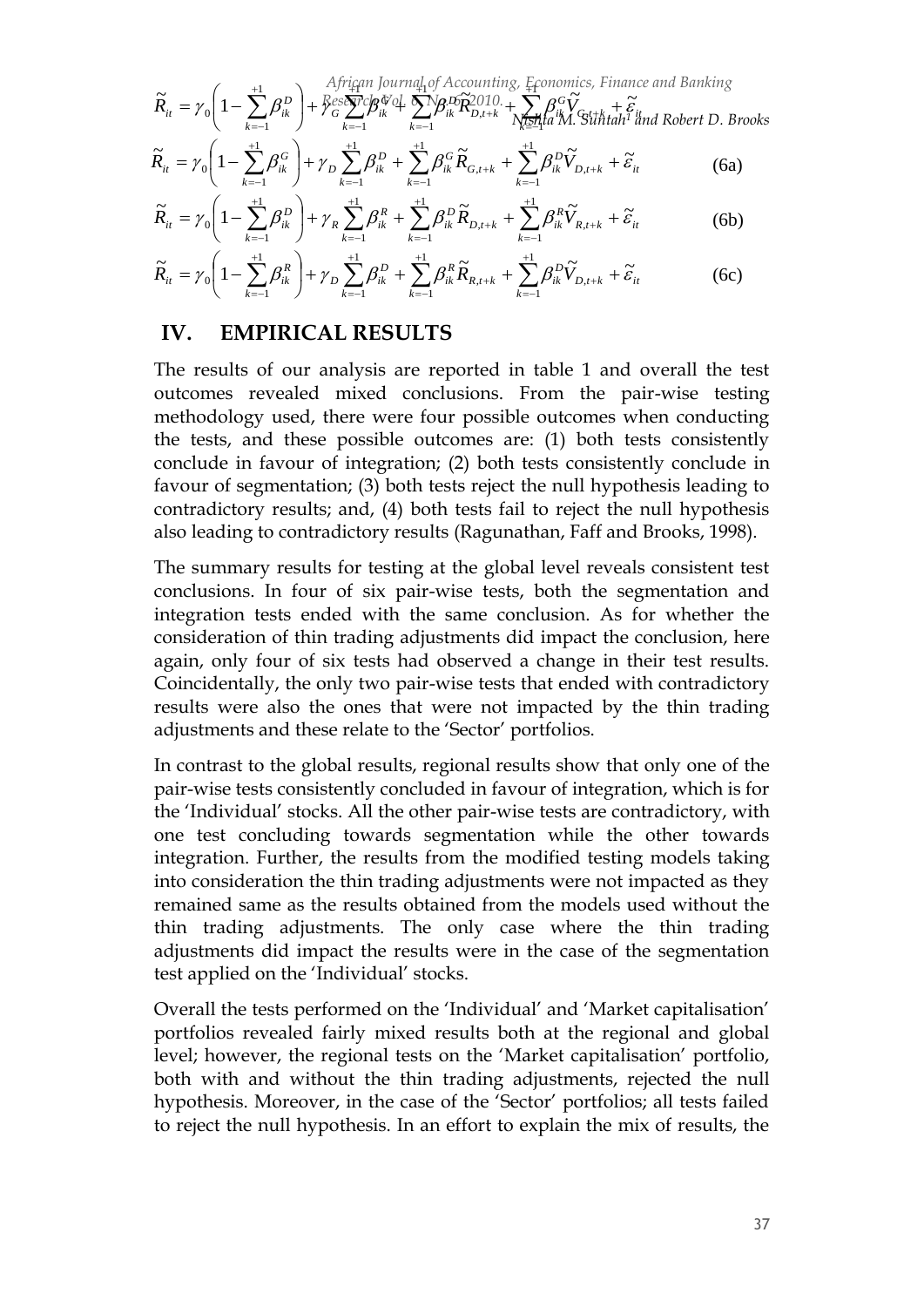*Nishta M. Suntah<sup>1</sup> and Robert D. Brooks*

main reasons were attributed to the risk adjustment used and the power of the test.

### **V. CONCLUSION**

The level of financial integration between countries or stock exchanges has become the interest of various studies (Errunza and Losq (1985); Yang, Kolari and Min (2003); Wang, Yang and Bessler (2003); Tahai, Rutledge and Karim (2004)), mainly triggered by more and more countries relaxing controls on capital flows. This is usually carried out due to the attractiveness of risk diversification, potential for higher returns, positive spillover effect and an increased efficiency of the financial market. Paradoxically though, as the financial market becomes more and more integrated, at the global level for example, this implies that the price of the domestic stocks and portfolios are affected more and more by the global factors than the domestic factors. This then results in "similar assets should display the same risk-adjusted returns" (Ragunathan, Faff and Brooks, 1998) which consequently leads to reduced opportunity for higher returns but still maintains the attractiveness for risk diversification and market efficiency.

The present research has examined whether the SEM is segmented or integrated to the South African national index and the United States index. The SEM being an emerging financial market, and one of the most stable and prosperous countries in the Sub-Saharan African region, it is important to determine whether regional factors and/or global factors would affect the domestic stocks or portfolios in its attempt to becoming one of the key financial hub of the Indian Ocean.

The present research has employed the Jorion and Schwartz (1986) CAPM methodology and tested for the polar case of either segmentation or integration at the regional or global level. The empirical results discussed above revealed mixed results, with only five of the pair-wise tests consistently concluding in favour of either segmentation or integration, while the rest of the pair-wise tests had conflicting results with one test concluding in favour of segmentation while the other in favour of integration. It was therefore not clear as to whether the SEM was in fact segmented or integrated with respect to South Africa and/or America. This conforms to literature such as Wang and Di Iorio (2005) who were not able to reject the null of neither global segmentation nor global integration in their study of China.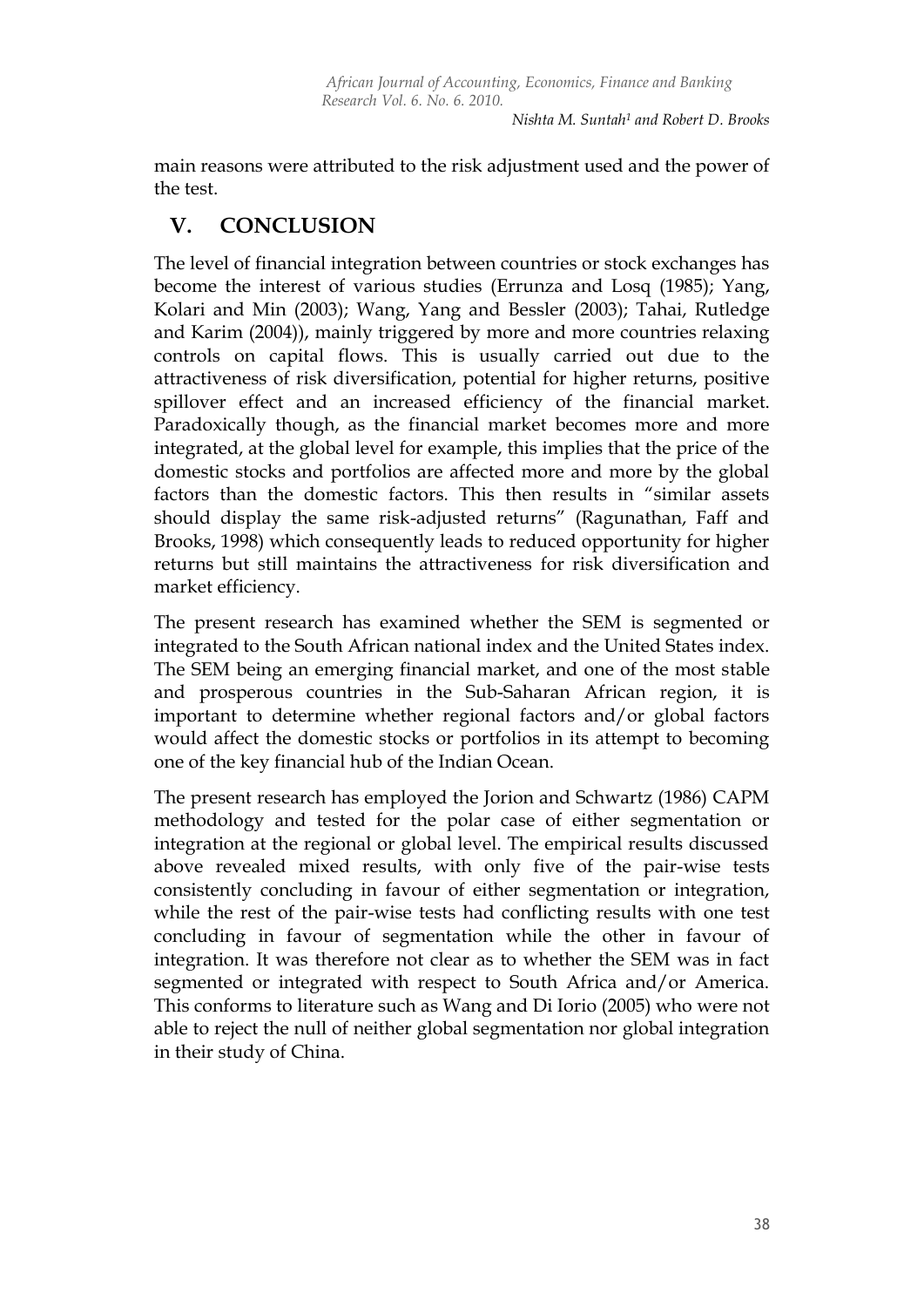| <b>Table 1: Gamma coefficients</b><br>and Tests of integration and<br>segmentation |              |                            | <b>GLOBAL</b>         |            |              |                             | <b>REGIONAL</b>       |                   |
|------------------------------------------------------------------------------------|--------------|----------------------------|-----------------------|------------|--------------|-----------------------------|-----------------------|-------------------|
| <b>INDIVIDUAL</b>                                                                  |              | Coefficient                | <b>Test Statistic</b> | Conclusion |              | Coefficient                 | <b>Test Statistic</b> | <b>Conclusion</b> |
| Without thin trading adjustments                                                   |              | Equations $(5)$ and $(5a)$ |                       |            |              | Equations $(5b)$ and $(5c)$ |                       |                   |
| - Regional integration test                                                        | $\gamma_G$   | $-0.0039$                  | $-2.6331$             | Integrated | $\gamma_R$   | 0.0579                      | 2.1431                | Integrated        |
| - Regional segmentation test                                                       | $\gamma_D$   | $-0.0009$                  | $-0.4473$             | Integrated | $\gamma_D$   | $-0.0012$                   | $-0.6676$             | Integrated        |
| With thin trading adjustments                                                      |              | Equations $(6)$ and $(6a)$ |                       |            |              | Equations $(6b)$ and $(6c)$ |                       |                   |
| - Regional integration test                                                        | $\gamma_G$   | 0.0012                     | 1.3293                | Segmented  | $\gamma_R$   | 0.0123                      | 3.6169                | Integrated        |
| - Regional segmentation test                                                       | $\gamma_D$   | $-0.0046$                  | $-2.8691$             | Segmented  | $\gamma_D$   | $-0.0043$                   | $-3.7889$             | Segmented         |
| <b>MARKET CAPITALISATION</b>                                                       |              | Coefficient                | <b>Test Statistic</b> | Conclusion |              | Coefficient                 | <b>Test Statistic</b> | Conclusion        |
| Without thin trading adjustments                                                   |              | Equations $(5)$ and $(5a)$ |                       |            |              | Equations $(5b)$ and $(5c)$ |                       |                   |
| - Regional integration test                                                        | $\gamma_G$   | 0.0096                     | 1.795                 | Integrated | $\gamma_R$   | 0.0437                      | 1.7168                | Integrated        |
| - Regional segmentation test                                                       | $\gamma_D$   | $-0.0295$                  | $-0.5657$             | Integrated | $\gamma_D$   | $-0.0242$                   | $-1.8873$             | Segmented         |
| With thin trading adjustments                                                      |              | Equations $(6)$ and $(6a)$ |                       |            |              | Equations $(6b)$ and $(6c)$ |                       |                   |
| - Regional integration test                                                        | $\gamma_G$   | 0.0144                     | 1.2108                | Segmented  | $\gamma_R$   | 0.0157                      | 2.5049                | Integrated        |
| - Regional segmentation test                                                       | $\gamma_{D}$ | $-0.0159$                  | $-1.8049$             | Segmented  | $\gamma_{D}$ | $-0.0076$                   | $-2.7417$             | Segmented         |
| <b>SECTOR</b>                                                                      |              | Coefficient                | <b>Test Statistic</b> | Conclusion |              | Coefficient                 | <b>Test Statistic</b> | Conclusion        |
| Without thin trading adjustments                                                   |              | Equations $(5)$ and $(5a)$ |                       |            |              | Equations $(5b)$ and $(5c)$ |                       |                   |
| - Regional integration test                                                        | $\gamma_G$   | $-0.0066$                  | $-1.5433$             | Segmented  | $\gamma_R$   | 0.0404                      | 1.2497                | Segmented         |
| - Regional segmentation test                                                       | $\gamma_D$   | $-0.145$                   | $-0.2497$             | Integrated | $\gamma_D$   | $-0.089$                    | $-0.4442$             | Integrated        |
| With thin trading adjustments                                                      |              | Equations $(6)$ and $(6a)$ |                       |            |              | Equations $(6b)$ and $(6c)$ |                       |                   |
| - Regional integration test                                                        | $\gamma_G$   | $-0.0112$                  | $-0.9725$             | Segmented  | $\gamma_R$   | 0.0319                      | 1.2035                | Segmented         |
| - Regional segmentation test                                                       | $\gamma_D$   | $-0.0222$                  | $-0.8861$             | Integrated | $\gamma_D$   | $-0.0097$                   | $-1.4717$             | Integrated        |

This table reports parameter estimates, t-statistics on the significance of the estimated gamma parameters, and the conclusion drawn by the significance test with regards to the polar case of integration and segmentation.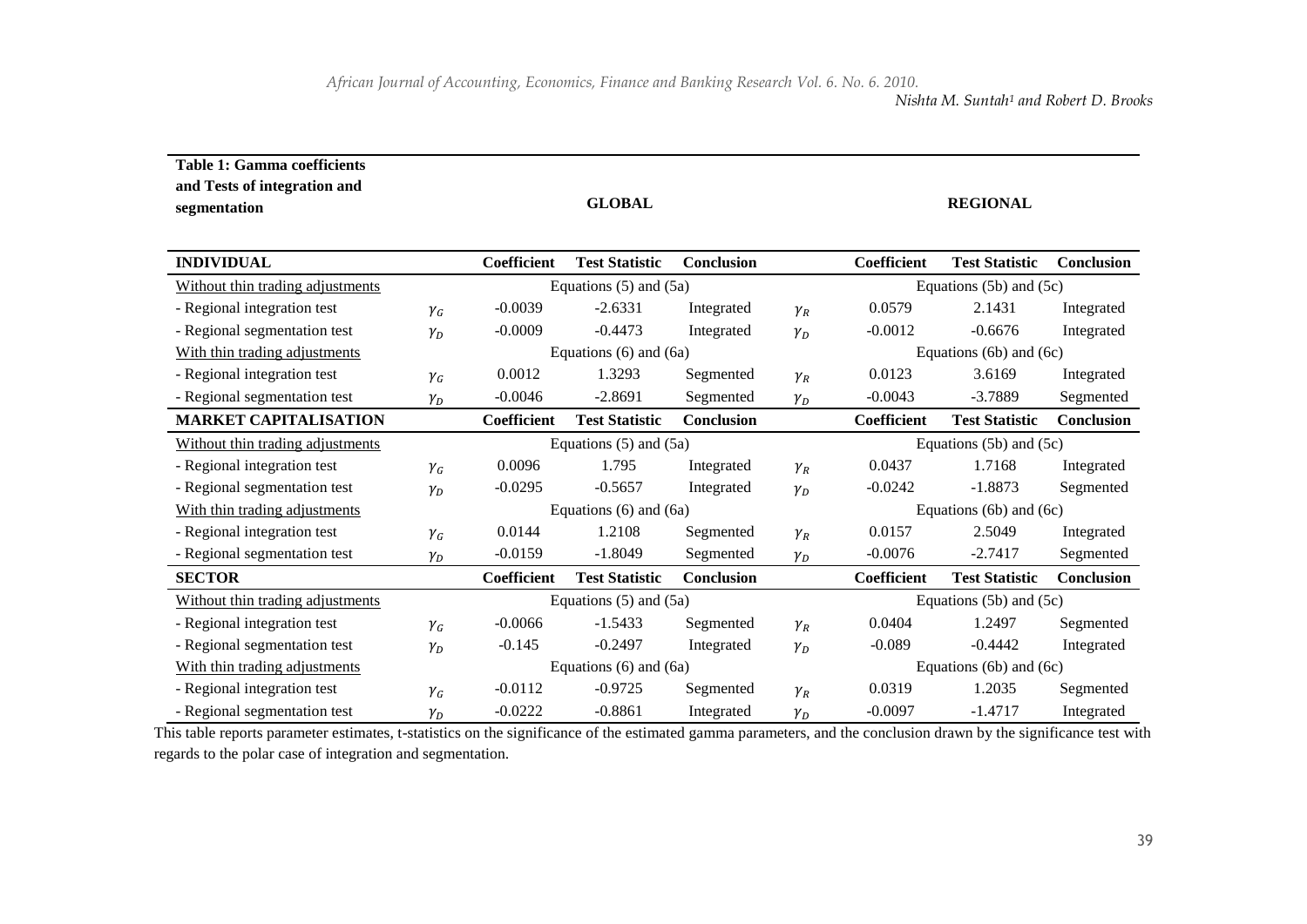*Nishta M. Suntah<sup>1</sup> and Robert D. Brooks*

#### **REFERENCES**

Agathee, S. U. (2008), Interdependence of the Stock Exchange of Mauritius with selected African stock markets: An empirical study. 2008 EABR & TLC Conferences Proceedings Rothenburg, Germany. Retrieved November 10th, 2008

[http://www.cluteinstituteonlinejournals.com/Programs/Rothenburg\\_20](http://www.cluteinstituteonlinejournals.com/Programs/Rothenburg_2008/Article%20236.pdf) [08/Article%20236.pdf.](http://www.cluteinstituteonlinejournals.com/Programs/Rothenburg_2008/Article%20236.pdf)

Bundoo, S. K (2000), The Mauritius Stock Exchange: Sectoral analysis, risk and return. Social Sciences & Humanities and Law & Management. Research Journal, Vol. 3.

Bundoo, S. K (2007), An analysis of IPOs underpricing in Mauritius. African Journal of Accounting, Economics, Finance and Banking Research Vol. 1. No. 1. 2007.

Bundoo, S. K. (2008), An analysis of the day of the week effect and the January effect on the Stock Exchange of Mauritius. African Journal of Accounting, Economics, Finance and Banking Research, Vol.2. No. 2. 2008.

Bundoo, S. K. (2008), An augmented Fama and French three-factor model: new evidence from an emerging stock market. Applied Economics Letters, 2008. Vol. 15, issue 15, p. 1213 – 1218.

Dimson, E. (1979), Risk management when shares are subject to infrequent trading. Journal of Financial Economics 7. p. 197 – 226.

Errunza, V. and Losq, E. (1985), International Asset Pricing under Mild Segmentation: Theory and Test. The Journal of Finance. Vol. 40, No. 1, p. 105 – 124.

Jorion, P. and Schwartz, E. (1986), Integration vs. Segmentation in the Canadian Stock Market. The Journal of Finance. Vol. 41, No. 3, p. 603 – 614.

Magnusson, M.A. and Wydick, B. (2002), How Efficient Are Africa"s Emerging Stock Markets? Journal of Development Studies. Vol. 38, No. 4, p. 141 – 156.

Mittoo, U. R. (1992), Additional Evidence on Integration in the Canadian Stock Market. The Journal of Finance. Vol. 47, No. 5, p. 2035 – 2054.

Nowbutsing, B. M. and Naregadu, S. (2009), Returns, trading volume and volatility in the Stock Market of Mauritius. African Journal of Accounting, Economics, Finance and Banking Research Vol. 5. No. 5. 2009.